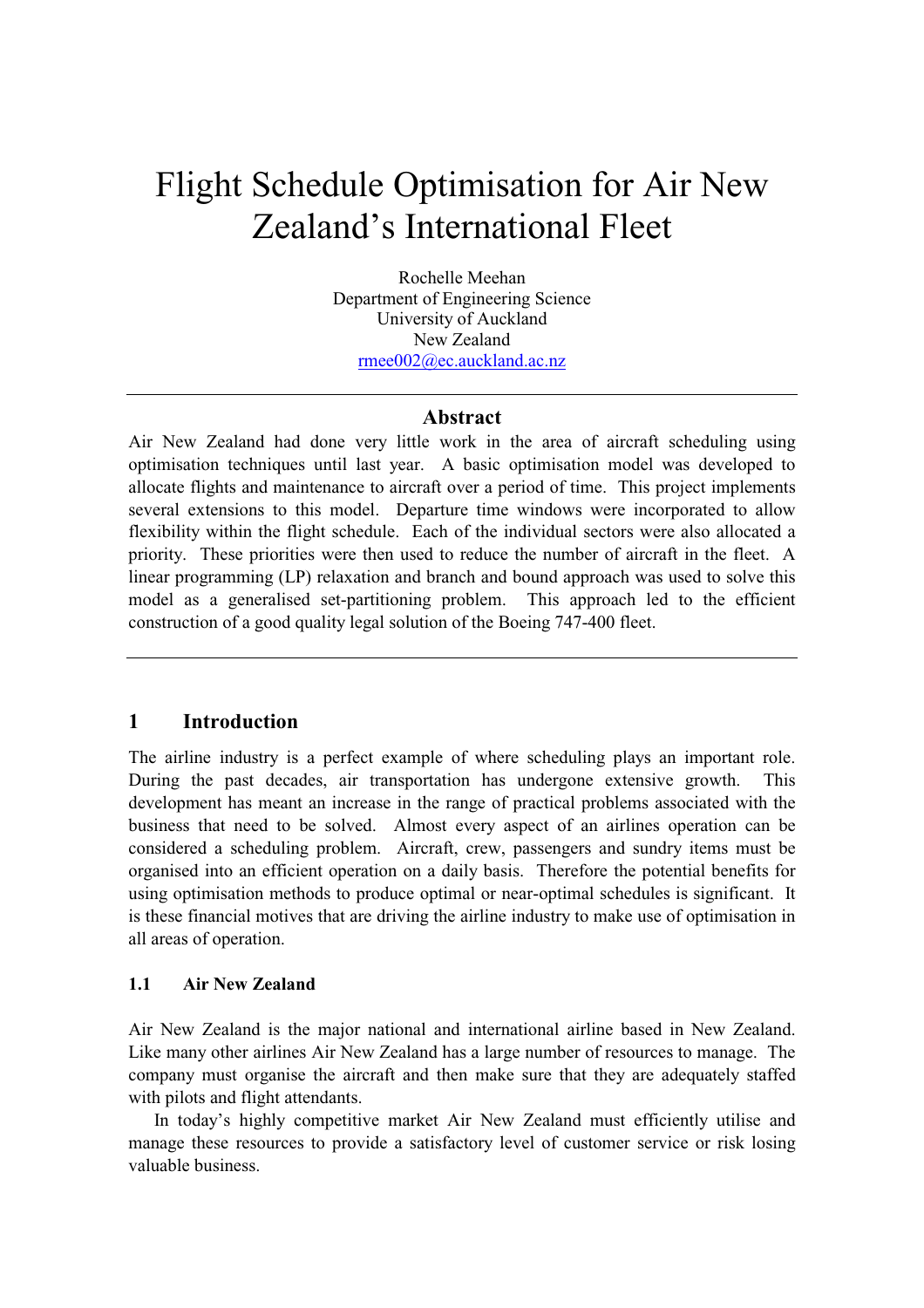#### 1.2 Airline Scheduling Problems

The airline scheduling problem consists of several sub-problems that may interact with each other to varying degrees. This results in a large and complex overall problem. Day [2] describes the fundamental problem common to every airline as the "choice of schedule, scheduling of aircraft and the subsequent scheduling of aircrew to those aircraft".

Attempting to solve the entire problem of aircraft scheduling and aircrew scheduling as a single global problem is impractical. This is why many airlines divide the problem into smaller sub-problems of a more practical nature.

Figure 1 gives an overview of the airline scheduling problem. Usually the aircraft are scheduled first with little or no regard for crew considerations. Crews are then scheduled with the input being the fixed aircraft schedule.



1. The airline scheduling problem

The focus for this project was in the Aircraft scheduling.

## 1.2.1 Aircraft Scheduling Problem

The aircraft scheduling is usually the first stage in solving the airline scheduling problem. A completed flight schedule determines the overall productivity and profitability of the airline. The design of a flight schedule involves the construction of timetables of aircraft routes (schedule planning) and the scheduling of aircraft to these timetabled routes (aircraft assignment).

Schedule planning involves determining which routes are to be flown, their frequency and the associated departure and arrival times.

A sector is a non-stop flight from origin to destination. A Flight Schedule is a list of those sectors for a fixed period of time. The combination of flight sectors to which an individual aircraft has been assigned for a certain period of the schedule is called a Line-of-Work. Air New Zealand creates these lines-of-work for a period of a week (Monday to Sunday)

Once the schedule is determined, the next step is to decide how to efficiently allocate resources to fly the schedule. The aircraft assignment problem involves the allocation of the particular aircraft both type (for example B737-300 or B767-200) and tail number (specific aircraft)

There are several factors that need to be looked at when making the decision about aircraft assignment. If a small aircraft flies a sector with a huge demand the opportunity to carry more passengers has been lost along with the associated revenue that could have potentially been generated. Conversely if a large aircraft was assigned to fly a sector with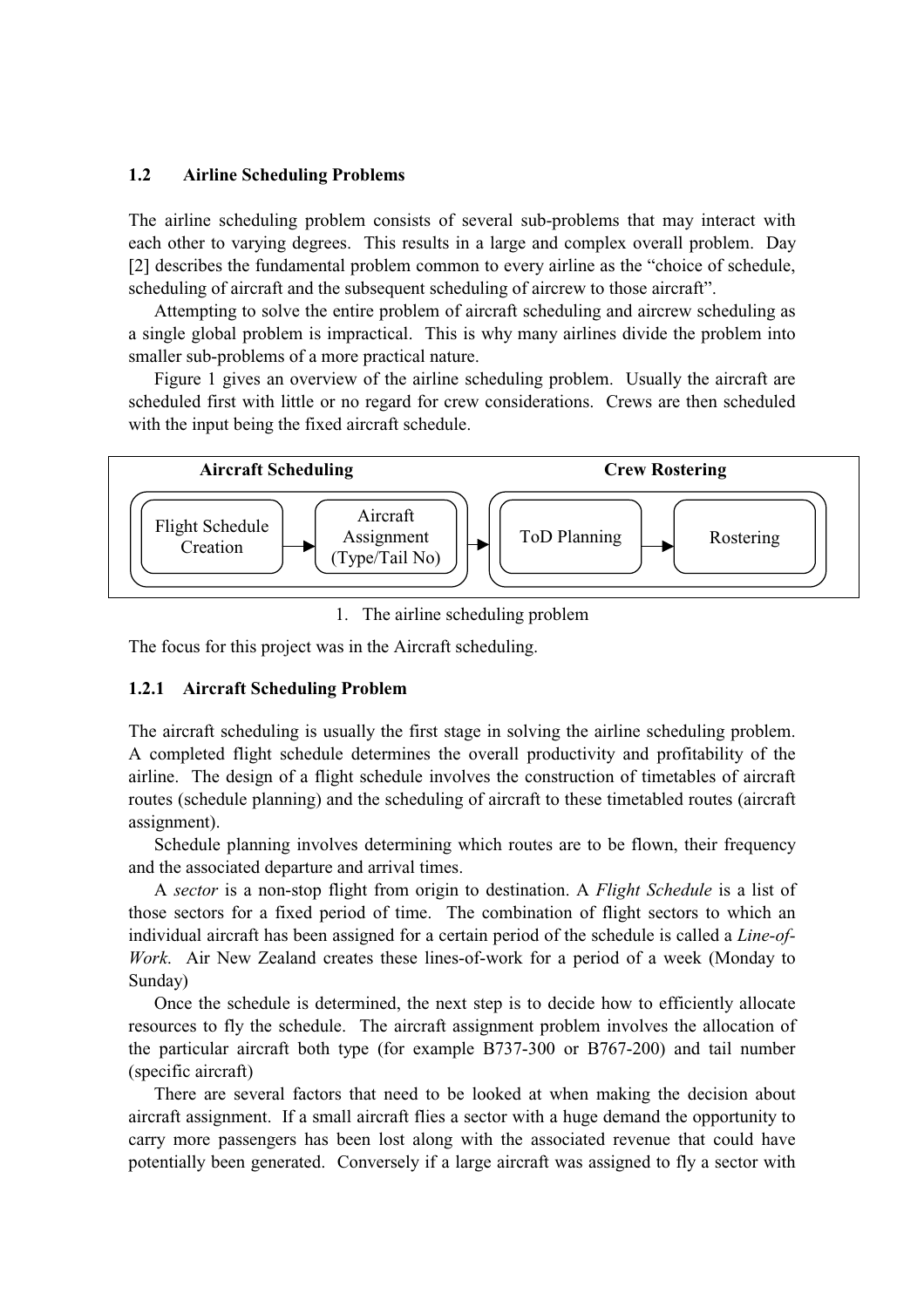very little demand, fuel is wasted and high fixed landing costs are incurred unnecessarily. Also the aircraft might have been more profitably used on another route. The airline is therefore interested in an airline schedule that results in a well 'filled' aeroplane and good utilisation of existing transportation capacities. Accomplishing this match of capacity and demand for optimal revenue is the goal of the fleet assignment.

## 1.3 Problem Definition

In 1999 a basic optimisation package was developed for solving the international flight scheduling problem at Air New Zealand. The overall aim of this project was to look at the effect and implementation of departure time windows. This is where a flight can depart with a certain time period and the actual departure time is no longer fixed. An extra extension was to place a priority on individual sectors. This then allows sectors to be left out of the solution.

There are two ways in which the prioritising of sectors could be included. A set of flights could be provided that is unable to be covered by the current fleet. This would be the case if an airline wanted to expand into areas not already flown to. This optimisation package would return the sectors that were unable to be covered. The other approach would be to try and reduce the current fleet while still attempting to cover as much of the current schedule as possible. This is known as the fleet minimisation problem.

The outcome of this work is the construction of a flight schedule that details the sequence of flights each aircraft must perform over a period of time.

# 2 Model Formulation

Many of the scheduling problems that arise from the transportation industry can be posed as massive set partitioning zero-one integer programs. Due to the complex nature of the problem it is generally unrealistic to solve the model in this form using conventional integer linear programming.

To formulate and solve the international flight scheduling problem a model is required which reflects the real-world characteristics of the problem. In order to achieve the objective of constructing high quality legal and feasible schedules in a reasonable amount of time, the flight scheduling problem must be solved using mathematical optimisation methods.

## 2.1 Objective Functions

In general the objective function for scheduling problems is to maximise profits. In its simplest form profit is the difference between revenue and expenses.

For airlines, the physical aircraft contribute the most to both the revenue and cost components. In this way there are trade-offs that have to be made. The main source of revenue for an airline is from the sale of seats or the transportation of freight on scheduled flights. Owning, flying and maintaining aircraft on the other hand are the largest costs incurred. Also for every flight flown there is associated labour and operating costs.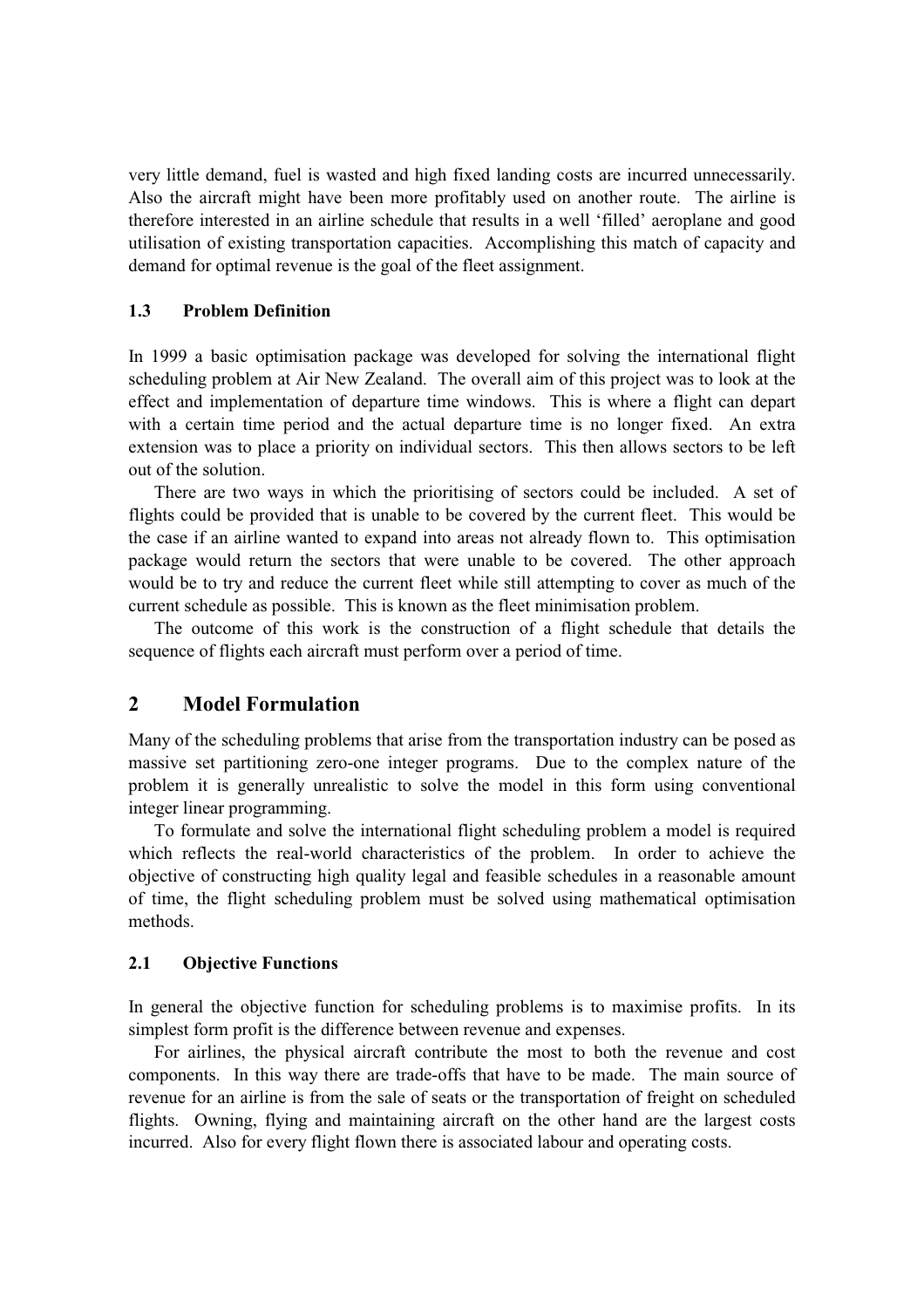The number of aircraft an airline operates is the overall driving factor in determining the number of staff required to maintain the aircraft (engineering), to fly the aircraft and tend to the passengers (technical and cabin crew) and several other essential services. Therefore the ultimate goal of this research is to minimise the total number of aircraft required to operate the international flight schedule.

#### 2.2 Set Partitioning Model

The scheduling problem can be modelled mathematically using a generalised version of the set partitioning model. The variables can be partitioned to correspond to feasible lines-ofwork for each of the individual aircraft [3]. The scheduling set partitioning problem (SPP) can be written as :

(SPP) Minimise

(SPP) Minimise 
$$
\underline{z} = \underline{c}^T \underline{x}
$$
  
Subject to  $\overline{A\underline{x}} = \underline{b}$   
 $x_j \in \{0,1\}$   $j = 1, ......., p$ 

where

• the elements of **A** can be defined as:

 $a_{ii} = 1$  if sector *i* is performed in line-of-work j; or  $a_{ii} = 0$  otherwise.

• b is the right-hand-side vector and is given by:

$$
b_i = 1
$$
 for  $i = 1,...p$ .

• The elements of  $\underline{x}$  can be defined as:

 $x_i = 1$  if the line-of-work *i* is included in the solution; or

 $x_i = 0$  if the line-of-work *i* is not included in the final solution

In the context of international flight scheduling, the rows of the A matrix correspond to the flight sectors which must be performed by one aircraft of a particular type exactly once in the scheduled period. The columns of the A matrix represent feasible lines of work for a one-week period, consisting of a subset of flight sectors. A solution or schedule is given as a partition of the flight sectors by the lines-of-work.

The explicit constraint incorporated in the right-hand-side vector, b, ensures that each flight sector in the designated week appears in exactly one row of the schedule solution.

The solution vector contains the solution and refers to a particular column in A. The optimal solution therefore will include lines-of-work that contain all sectors for the aircraft to fly with the lowest overall cost.

#### 2.3 Expansion of the model

With the number of aircraft being used in the model unable to cover all of the supplied sectors, (either due to expansion of the number of sectors or a reduction in the fleet size) some of the sectors are not going to be able to be covered. To take this into account true slacks were added to the end of the A matrix. The costs associated with these lines-of-work (that contained only one sector) are related to the priority that is placed on that individual sectors. A sector with a high priority would have a high cost associated with not being covered in a line of work. The cost would be expected to be inversely proportional to the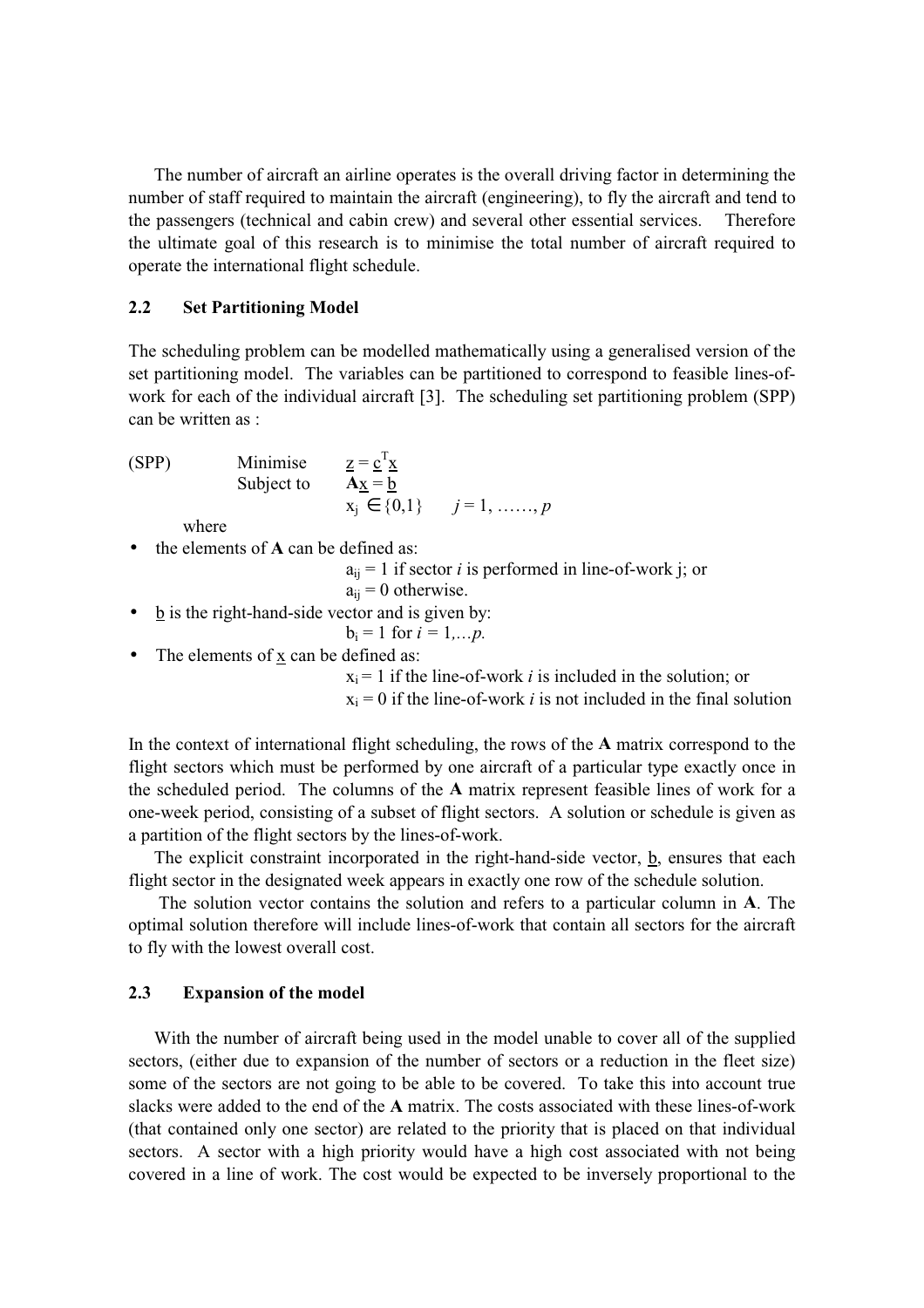expected profit that could be generated on the sector. This eliminated any problems with infeasibility. The optimisation stage was were the fleet minimisation took place. An extra constraint was added onto the bottom of the A matrix to limit the number of aircraft that could be used. Each of the lines-of-work contained a one in this constraint while the true slacks contained a zero. This additional constraint has been added in figure 2.

$$
\begin{bmatrix}\n0 & 1 & 1 & 1 & 0 & 0 & 0 & 1 & 0 & 0 & 0 & 0 \\
1 & 1 & 0 & 0 & 1 & 1 & 0 & 0 & 1 & 0 & 0 & 0 \\
1 & 0 & 0 & 1 & 1 & 0 & 1 & 0 & 0 & 0 & 1 & 0 \\
1 & 1 & 1 & 1 & 1 & 1 & 1 & 1 & 0 & 0 & 0 & 0 & 1 \\
1 & 1 & 1 & 1 & 1 & 1 & 1 & 1 & 0 & 0 & 0 & 0 & 1 \\
 & & & & & & & \text{True Slacks}\n\end{bmatrix}
$$
\n
$$
\leftarrow \text{Additional Constant}
$$

Feasible lines of work

2. Matrix showing additional constraint for fleet minimisation

The user inputs the number of aircraft utilised so they can choose whether the number should be reduced.

## 3 Solution Method

The approach used to obtain the solution to the international flight scheduling problem was divided into three main stages: generation, optimisation and reporting of results.

#### 3.1 Method of Next Availables

The generation stage was divided into two sub-problems. The first sub-problem of the generation process involved the method of next availables. The list of next available sectors for a given aircraft type was constructed using a complete enumeration procedures. It was designed to generate all the possible sectors that an aircraft could fly given its current port and time

Several extensions had to be added to this stage in the generation process. Each sector had to be given open and close time windows that were feasible. These time windows could vary from zero up to a maximum of 24 hours. Air New Zealand provided these time windows.

The sectors were then sorted according to the closing time of the time window. If the time window has not closed then there is the possibility that that sector could become an available. It is irrelevant at this stage what time the window opened.

Using the original data the duration for each of the sectors were calculated. This duration was then used to generate the next availables for each of the sectors. Taking each sector individually the earliest possible finish time was computed. Other sectors with start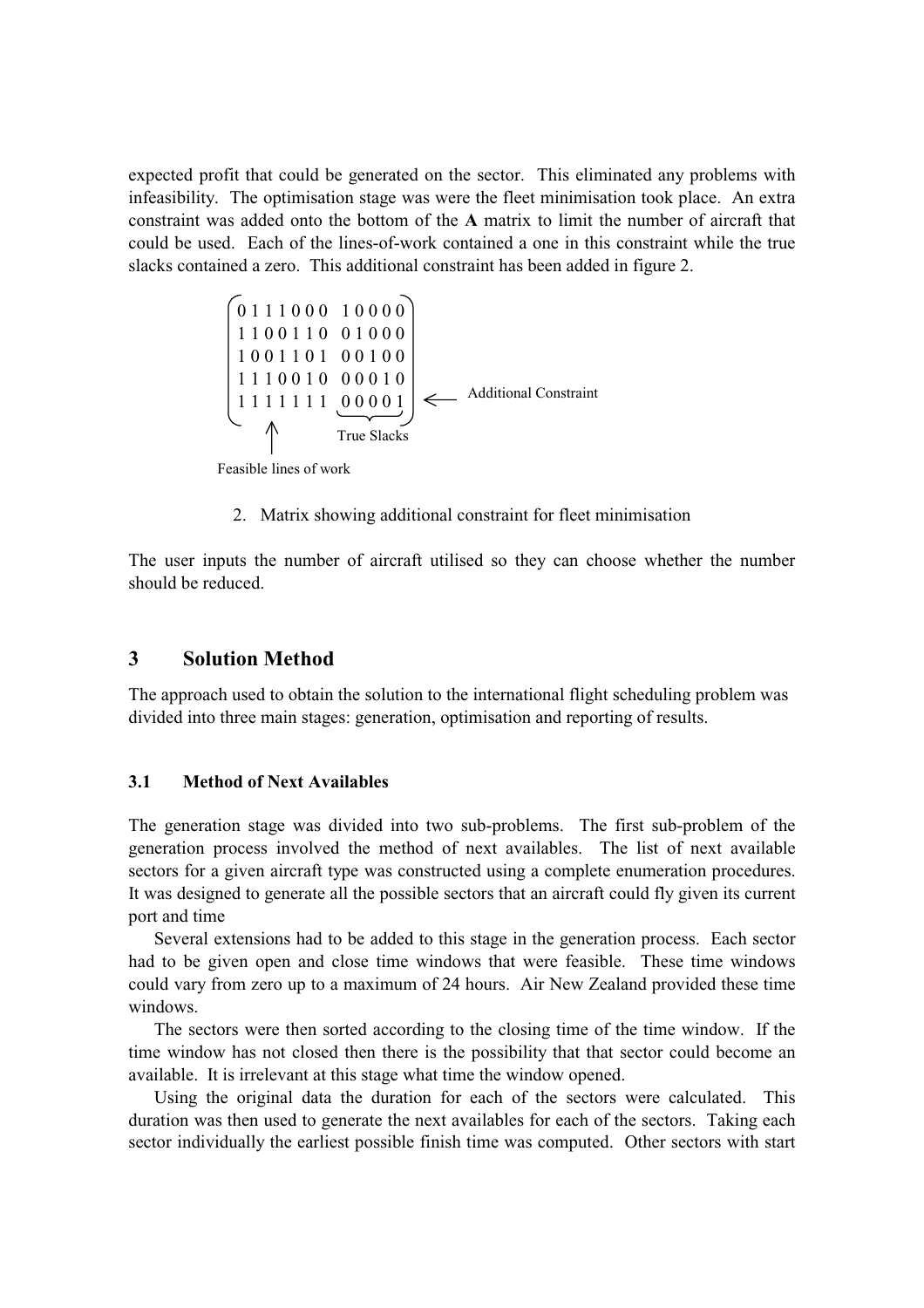windows that were still open are then considered as possible next availables providing that they are at the same port.

For the purposes of this project the priority on each of the sectors was based on the length of the time window. This in reality would not be the case. Priority would be based on expected generated revenue, operating costs and customer demand.

Upon finishing complete enumeration, the list of next availables became the necessary input for the second stage of the generation process: the construction of the lines-of-work.

#### 3.2 Construction of Lines of Work

The second stage of the generation process involved the construction of complete lines of work. This phase used the solutions obtained from the method of next availables. Similar to the first stage, all possible lines-of-work were constructed using a complete enumeration procedure.

Lines-of-work began with sectors that had starting times less than a specified time on Monday. The next sector that was added to the line-of-work was dependent on the current sector, and also on the *depth of subsequence* (that is, whether it was the first available sector or a sector with a greater linktime). Another factor taken into consideration was the maximum permitted linktime (that is, the maximum permitted time between subsequent flights). This procedure stepped forward until one of the following things occurred:

- the end of the scheduling period was attained,
- the maximum number of flights allowed in a sequence was reached,
- the sector ended after a specified time on Sunday, or
- there were no more elements left in the list of next possible sectors to add to the sequence.

When this stage was in which achieved the corresponding line-of-work was complete and this information was stored. The procedure then stepped back, removing the current sector from the sequence and adding the next sector in the previous list on next possible sectors. This process continued until all the sectors had been exhausted, without violating the user-specified parameters.

Once again there were several extensions that had to be added to this stage to deal with the incorporation of time windows. Initially the most important aspect to be added was the dynamic generation of start times for each of the sectors. This was calculated as being the earliest possible time that the aircraft became available or when the time window for the sector being added was opened. Once the fixed start time was confirmed, then finish time was calculated using the duration generated in the method of next availables.

When searching the next available file for the sector to put up into the line of work it became necessary to check that the available was still feasible (check the time window still open).

#### 3.3 Optimisation Solution Procedure

The model developed for the international flight scheduling problem was solved using the Revised Simplex Method. The revised simplex method starts with and Initial Feasible Solution of lines-of-work that satisfy the explicit constraints of the problem. The initial solution is feasible since it satisfies the constraints implicitly, as the right hand side is by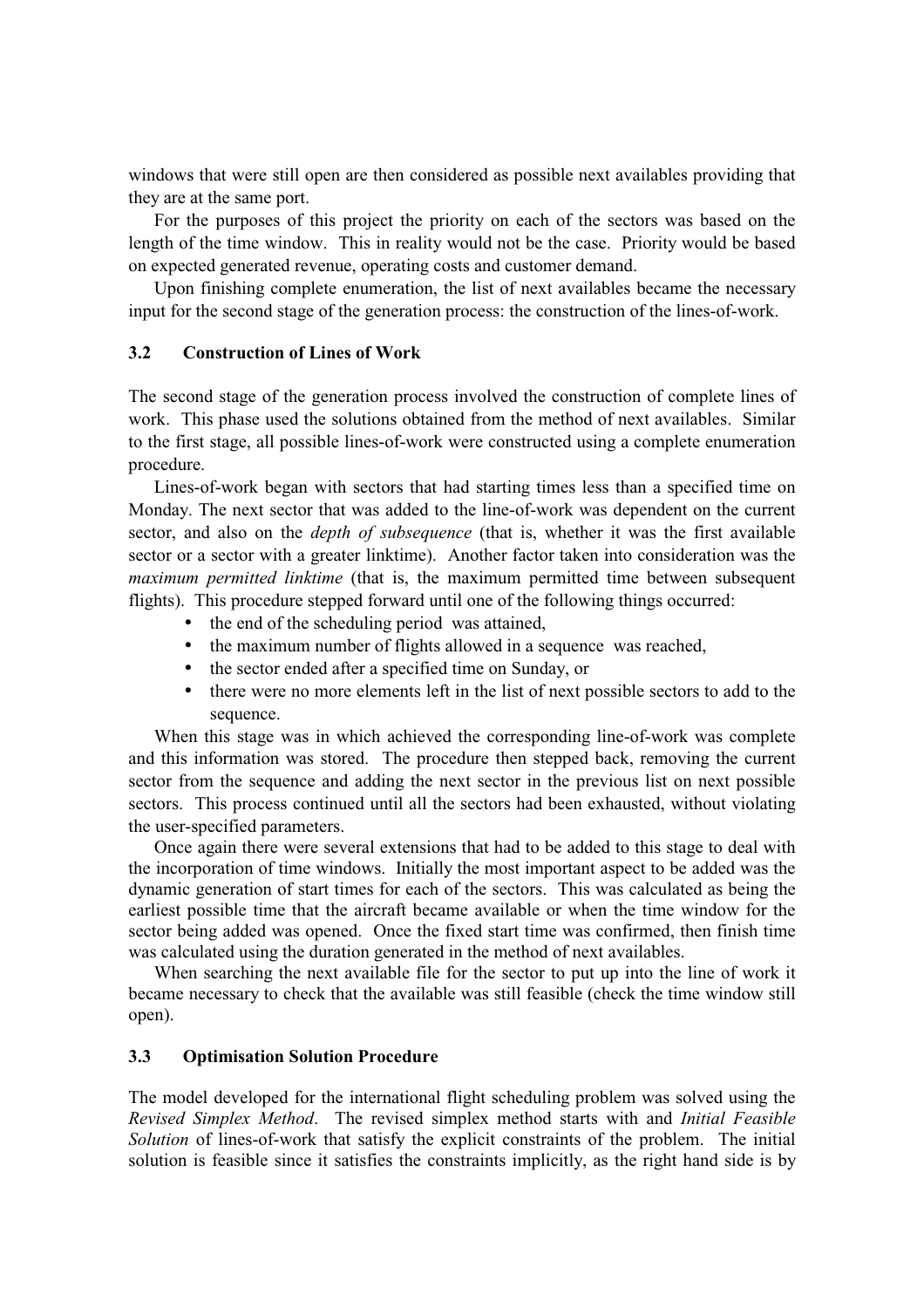definition equal to one. However in this case it is infeasible in a practical sense because it contains only slack variables in the solution which represents an under-covering of all of the sectors.

The Revised Simplex Method moves from one current solution to an improved solution by considering all the lines-of-work that are not in the solution and deciding which would improve the solution. This is continued until no more improvements can be made to the objective function.

A fractional solution has no practical applications so a branch and bound technique is implemented to remove non-integer values from the solution. These factions were removed using branch and bound. The best integer solution found during this process becomes the optimal integer solution to the problem.

ZIP, a zero-one integer program package was used to solve this set partitioning problem. It controls all of the basic steps of the optimisation solution process for the problem under consideration.

The optimiser returns the feasible and optimal lines-of-work.

#### 3.4 Reporting of Results

At the end of the optimisation phase, the solution was output to a file and a report-writer program written in 'C', created the international flight schedule (for each aircraft type). Essentially, this program reported the allocation of lines-of-work to aircraft (of a particular type). These results were written to a file in a format that could be read and understood by Air New Zealand software and users. This file is used in the production of the graphical solutions in the form of spider and block charts. [1]

Because the in this project the start times were dynamically created the start times for the sectors in the solution had to be recalculated. This was performed in exactly the same manner as in the generation of the lines-of-work. This then added another dimension into the reporting of results because the time differences had to be taken into account to convert the arrival and departure times for each sector to local times. It was these times that had to be used in the production of results into Air New Zealand format.

## 4 Results and Discussion

#### 4.1 Graphical Solutions

Solutions could only be obtained for one aircraft type using the techniques pursued in this project. These solutions were produced in two different graphical representations: spider charts and block (gant) charts. Air New Zealand, using the data contained in the output file produced by the report-writer program created both the graphical solutions.

Spider charts, illustrated in figure 3, display aircraft destinations (ports) on the vertical axis and time along the horizontal axis. Each of the ports is indicated by their associated three letter code while time is considered in terms of Greenwich Mean Time. Each sequence of connected line segments (each highlighted in a different colour) represents the path of a particular aircraft as it follows a scheduled aircraft route over the period of a week. The horizontal line segments denote periods of time when the aircraft is on the ground at an airport, and the diagonal line segments show periods of time when the aircraft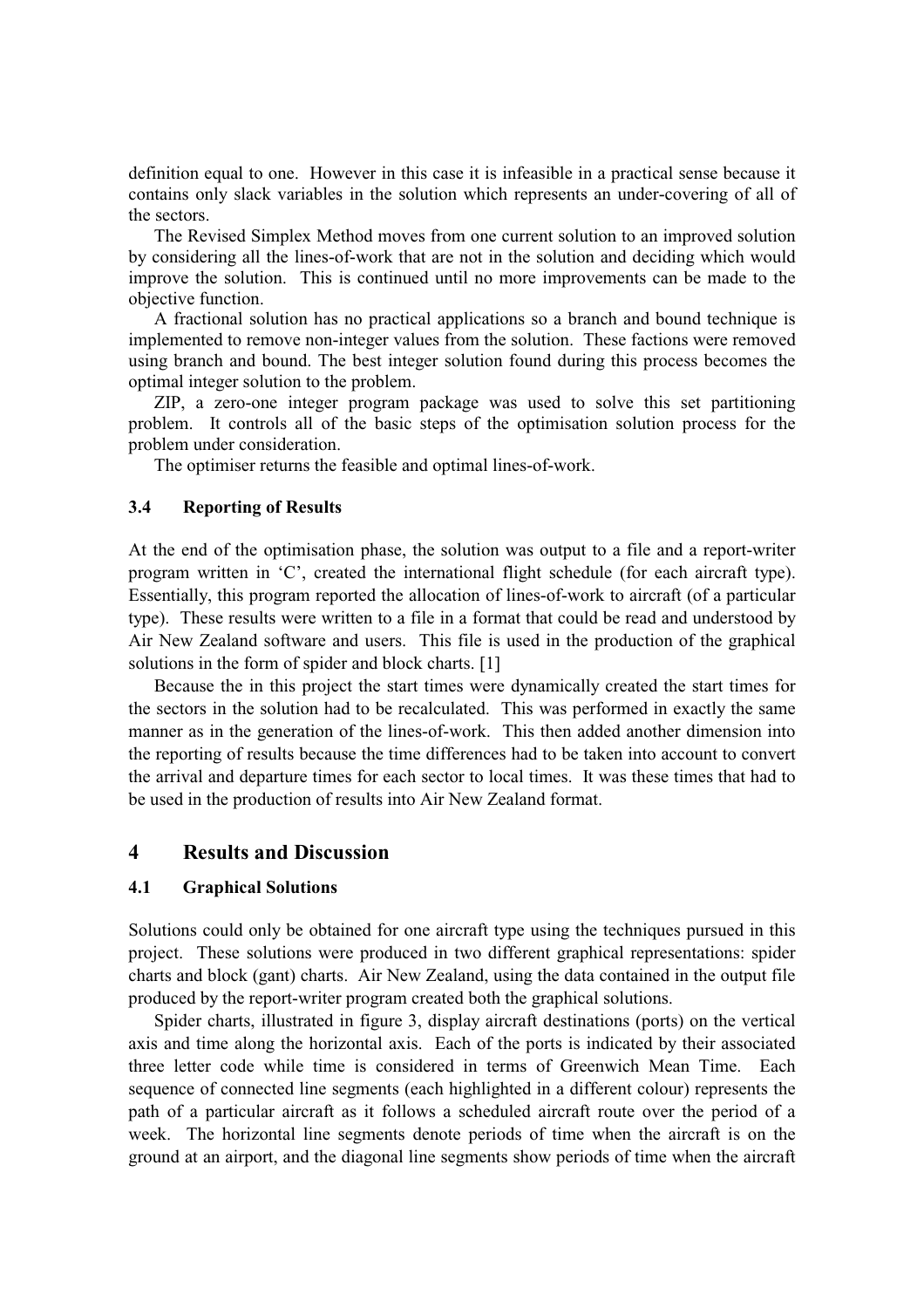is flying between airports. Every single line segment is labelled as a separate sector, with the number supplied referring to the flight number of that sector. Sectors that were omitted from the solution can be seen as line segments that are not connected to any others.



3. Spider Chart solution of Boeing 747-400 fleet

The second form of graphical representation, block charts, are much easier to follow. The optimised solution for the Boeing 747-400 fleet is shown in figure 4.

Block charts represent each sector as a single rectangular block along with the associated start and finish ports, local port start and finish times and the flight number. Similar to the spider charts each sequence of blocks indicates the path of a particular aircraft as it follows a scheduled aircraft route over the period of a week. Therefore the number of complete lines on the vertical axis represent the total number of aircraft required to operate the flight schedule for a particular aircraft type. The single blocks are the sectors that were left uncovered when dealing with the fleet minimisation problem. There are two horizontal axes, each reflecting different time zones. The horizontal axis running across the top of the page refers to the time in terms of Greenwich Mean Time while the time axis running across the bottom is in terms of New Zealand time.

The first line in the block chart is represented by the brown line is the spider chart. It begins with flight 90 from Auckland to Tokyo(NRT).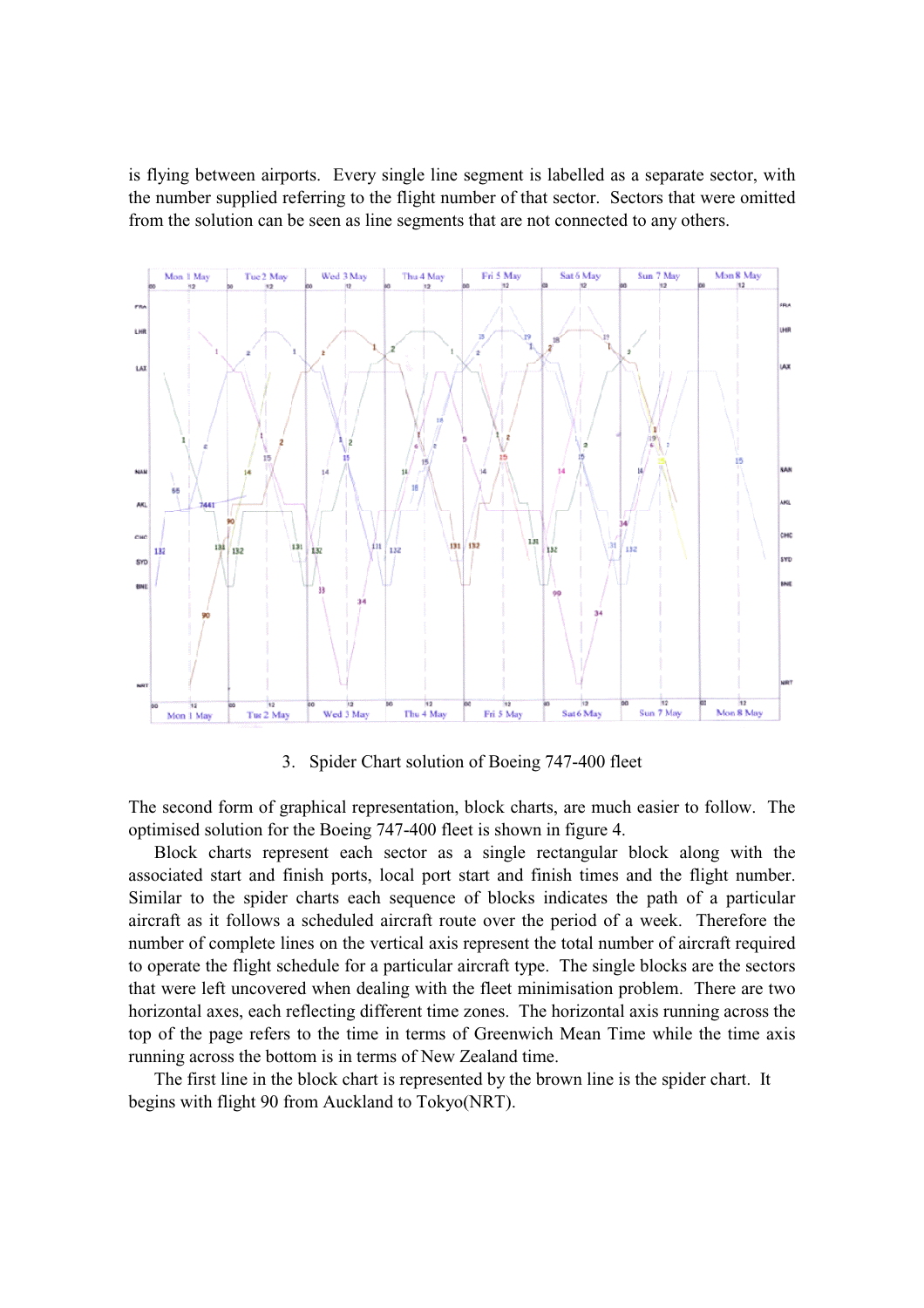

4. Block Chart of Boeing 747-400 Solution

#### 4.2 Optimisation Results

With the inclusion of time windows the aircraft scheduling problem increased dramatically in size. This unfortunately led to the generation of 6 million variables in the A matrix for each of three different aircraft types. This was then too large to be solved using the optimisation techniques being implemented. The Boeing 747-400 was the only fleet where a feasible solution could be obtained. This is because this fleet contains only seven aircraft and generally performed longer sectors (long-haul) to ports on the other side of the world. Therefore the number of sectors flown in a week long period was significantly reduced.

Before looking at the fleet minimisation problem the schedule was solved just incorporating the time windows. This solution generated several lines-of-work as those contained in the fixed schedule. However when the number of aircraft was reduced better lines-of-work were chosen.

When the original solution was generated for this aircraft type the maintenance sector was one of the flights that was not covered in a line of work. This is clearly impractical, as the need for maintenance is paramount in the construction of the schedule. This was due to a low priority being placed on this sector. It did not appear to be attractive to the optimiser. The cost of not covering the maintenance far outweighed the cost of inclusion. This was then amended by increasing the cost of not performing maintenance far above the cost of any possible line-of-work.

Several attempts were made to generate a solution for the other aircraft types. Because the B767-300 and B737-300 aircraft tended to operate sectors throughout the day and have a rest period from midnight to early the next morning there were no scheduled flights between these times. Therefore the schedule could be separated into seven one-day schedules rather than trying to obtain a solution for the entire week. This approach showed